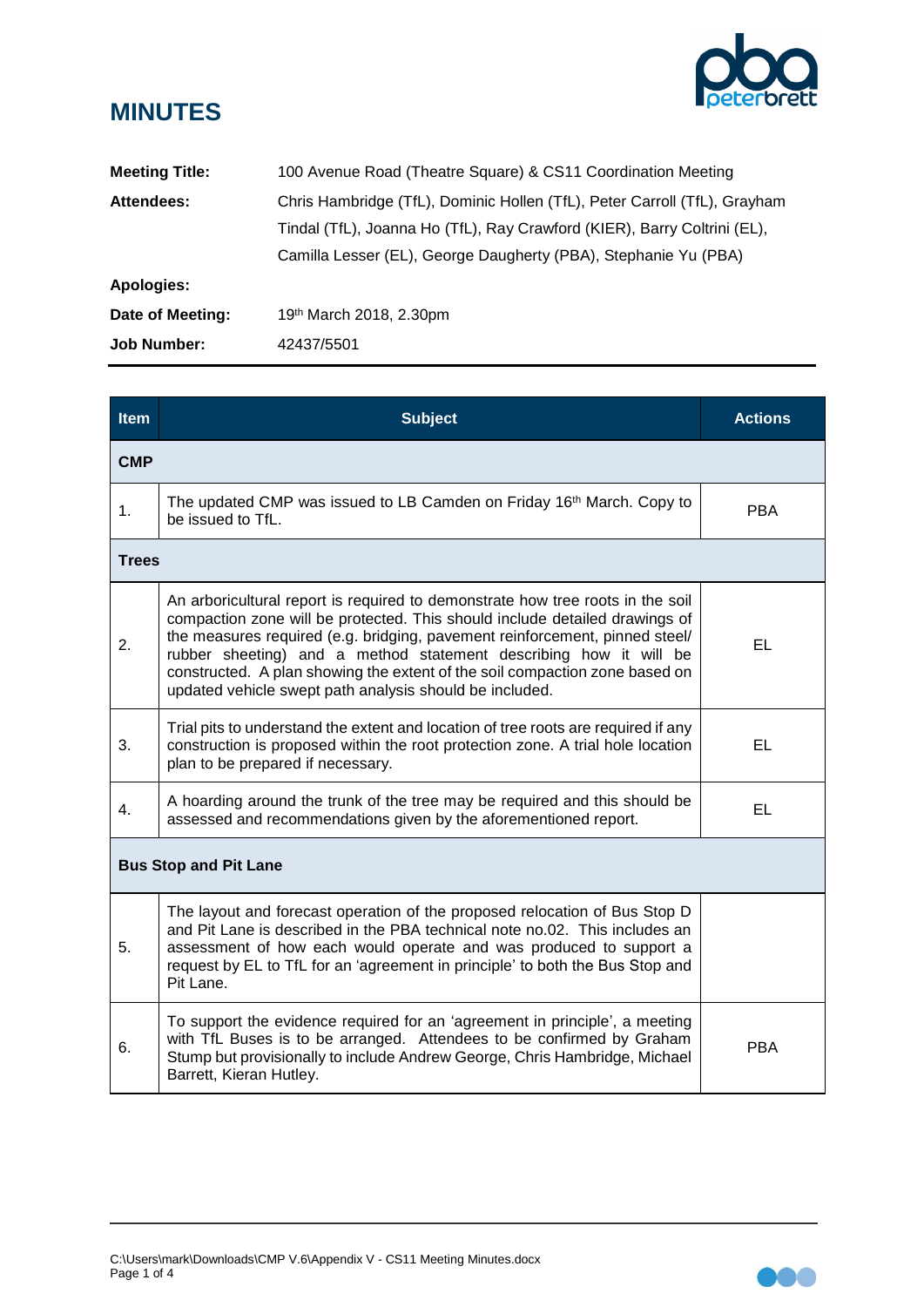

## **MINUTES**

| <b>Item</b>        | <b>Subject</b>                                                                                                                                                                                                                                                                                                                                                                                                                                                                                                                                              | <b>Actions</b> |  |  |
|--------------------|-------------------------------------------------------------------------------------------------------------------------------------------------------------------------------------------------------------------------------------------------------------------------------------------------------------------------------------------------------------------------------------------------------------------------------------------------------------------------------------------------------------------------------------------------------------|----------------|--|--|
| 7.                 | The proposed layout for Bus Stop D and Pit Lane (including root protection<br>works) will also be subject to a Road Safety Audit. Pedestrian movements<br>near the Pit Lane and across the site access will need to be carefully managed<br>during this 3-year construction programme. A method statement for how this<br>would be achieved should form part of the Road Safety Audit submission.                                                                                                                                                           | EL             |  |  |
| 8.                 | Detailed design drawings to be prepared for the Bus Stop and Pit Lane and<br>issued to KIER. These should include full construction details and include<br>any utility diversion or protection works required.<br>Trail holes are required to assess the type and depth of utility services<br>potentially affected by construction of the Pit Lane and Bus Stop. These could<br>be undertaken by KIER if agreement with EL can be reached.                                                                                                                 | EL/KIER        |  |  |
| <b>CS11 Update</b> |                                                                                                                                                                                                                                                                                                                                                                                                                                                                                                                                                             |                |  |  |
| 9.                 | Internal TfL approval agreed on 15 <sup>th</sup> March 2018 with a proposed construction<br>start date of end of May/ beginning of June. The construction programme has<br>a duration of 15 months.                                                                                                                                                                                                                                                                                                                                                         |                |  |  |
| 10 <sub>1</sub>    | TfL confirmed that an extension of the construction period from 3 years to 5<br>years would be unacceptable given the ongoing impacts to the CS11 scheme.                                                                                                                                                                                                                                                                                                                                                                                                   |                |  |  |
|                    | <b>CS11 Phasing</b>                                                                                                                                                                                                                                                                                                                                                                                                                                                                                                                                         |                |  |  |
| 11.                | Based on current TM phasing plans, the relocated Bus Stop D is constructed<br>in Phase 5.2 which is currently programmed to start on 15.03.19. There are<br>possible benefits to both KEIR and EL to bring these works forward into Phase<br>1.7 and 2.1 programmed for mid-October. This would allow KIER to fully<br>construct the bus stop without laying temporary kerbs/ footway in Phase 1.7<br>and for EL an earlier use of the Pit Lane could allow demolition works to be<br>brought forward to reduce any overlap with the completed CS11 scheme. |                |  |  |
| 12.                | Earlier construction of the relocated Bus Stop D is currently not possible<br>because of the location of the temporary pedestrian crossing on Avenue<br>Road. See 'conflict point' on attached skecth.                                                                                                                                                                                                                                                                                                                                                      |                |  |  |
|                    | Phase 1.7 currently has the crossing linked to the existing central island just<br>north of the Swiss Cottage pub. There was a suggestion that the section of<br>crossing on Avenue Road could be moved further south (Option 1 on attached<br>sketch) or potentially utilising a central island (Option 2) to reduce pedestrian<br>crossing distances.                                                                                                                                                                                                     | TfL/KIER       |  |  |
|                    | Review the location of temporary crossing on Avenue Road in Phase 1.7 and<br>from this, confirm if the relocated Bus Stop D can be implemented earlier than<br>the current proposal in Phase 5.1. This may require traffic modelling of the<br>revised TM phase to understand local highway impacts but TfL/ KEIR to<br>confirm.                                                                                                                                                                                                                            |                |  |  |
| 13.                | Phases 2.1 and 5.1 are proposed to commence in the same time in the CS11<br>programme.                                                                                                                                                                                                                                                                                                                                                                                                                                                                      |                |  |  |

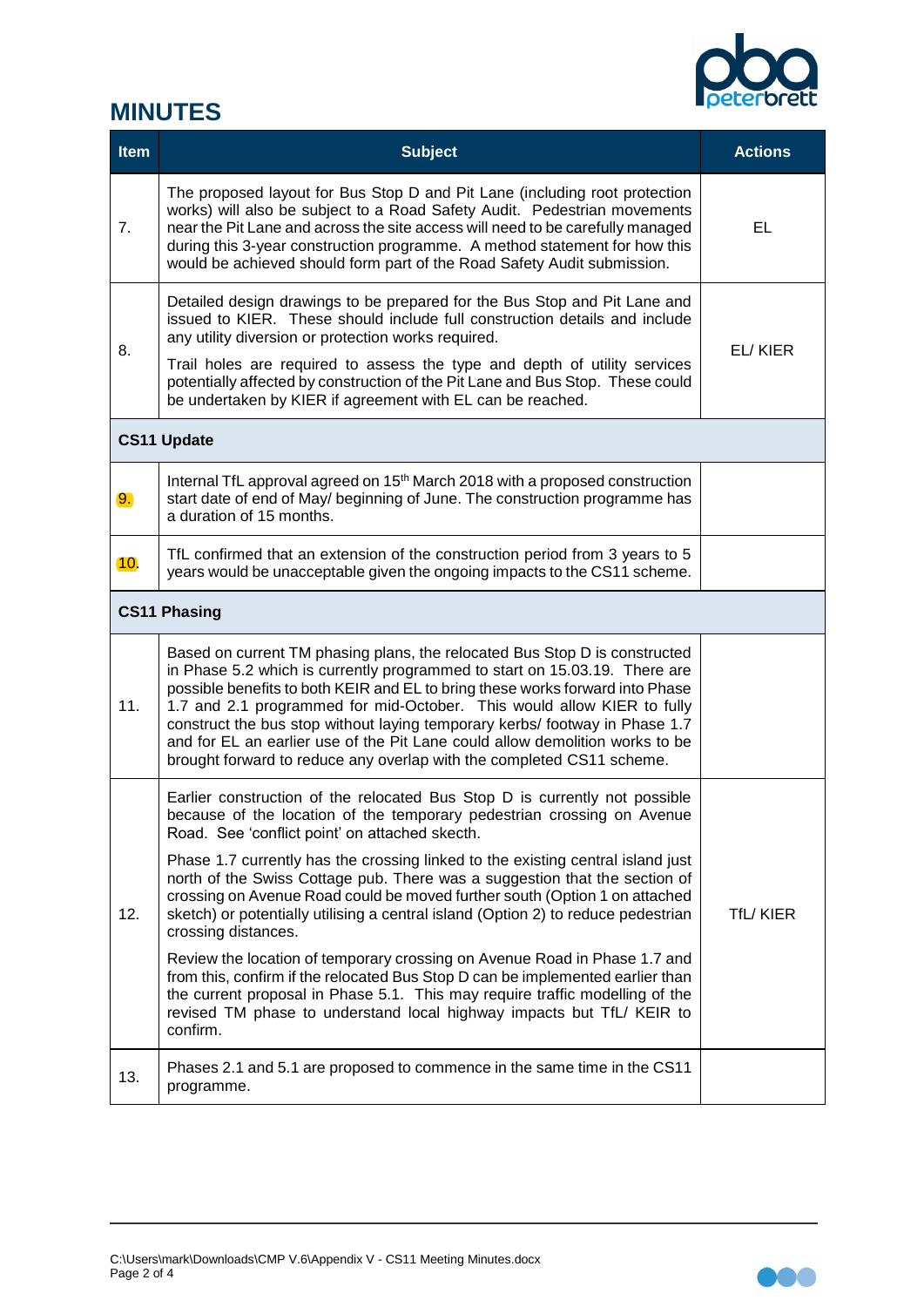

## **MINUTES**

| Item                         | <b>Subject</b>                                                                                                                                                                                                                                                                                                                                                                                                                 | <b>Actions</b> |  |
|------------------------------|--------------------------------------------------------------------------------------------------------------------------------------------------------------------------------------------------------------------------------------------------------------------------------------------------------------------------------------------------------------------------------------------------------------------------------|----------------|--|
| 14.                          | Full set of CS11 drawings (including construction phasing) required to allow<br>the EL proposals to be overlaid. Once the overlay has been produced,<br>discussion to be held over works to be taken out of the KIER scope of works<br>with TfL and placed into the KIER scope of works with EL.<br>KIER to provide the latest TM plans in AutoCAD and seek agreement from<br>TfL to issue the CS11 design in the same format. | EL/KIER        |  |
| 15.                          | KIER to investigate an alternative construction method for the proposed CS11<br>pedestrian crossing on Avenue Road which would be more compatible with<br>construction vehicle routing. This alternative construction could use sunken<br>kerb lines in concrete rather than granite sets.                                                                                                                                     | KIER/TfL       |  |
| Agreement between TfL and EL |                                                                                                                                                                                                                                                                                                                                                                                                                                |                |  |
| 16.                          | That this should be a developer-led S278. One S278 will suffice to implement<br>temporary works and then make good at end of construction. Money for both<br>sets of works will be placed in Escrow.                                                                                                                                                                                                                           | EL/TfL         |  |
| <b>AOB</b>                   |                                                                                                                                                                                                                                                                                                                                                                                                                                |                |  |
| 17.                          | Further consideration needs to be given to the enforcement of the Bus Lane<br>Traffic Management Orders when used by construction vehicles accessing<br>the Pit Lane.                                                                                                                                                                                                                                                          | TfL/EL         |  |
| 18.                          | Site plan to be produced showing potential location for KIER CS11 site work<br>cabins. Possible location identified directly outside the entrance to 100<br>Avenue Road near the steps.                                                                                                                                                                                                                                        | EL/KIER        |  |
| 19.                          | EL is seeking an agreement in principle from TfL to the layout of the relocated<br>Bus Stop D and Pit Lane.                                                                                                                                                                                                                                                                                                                    | <b>TfL</b>     |  |